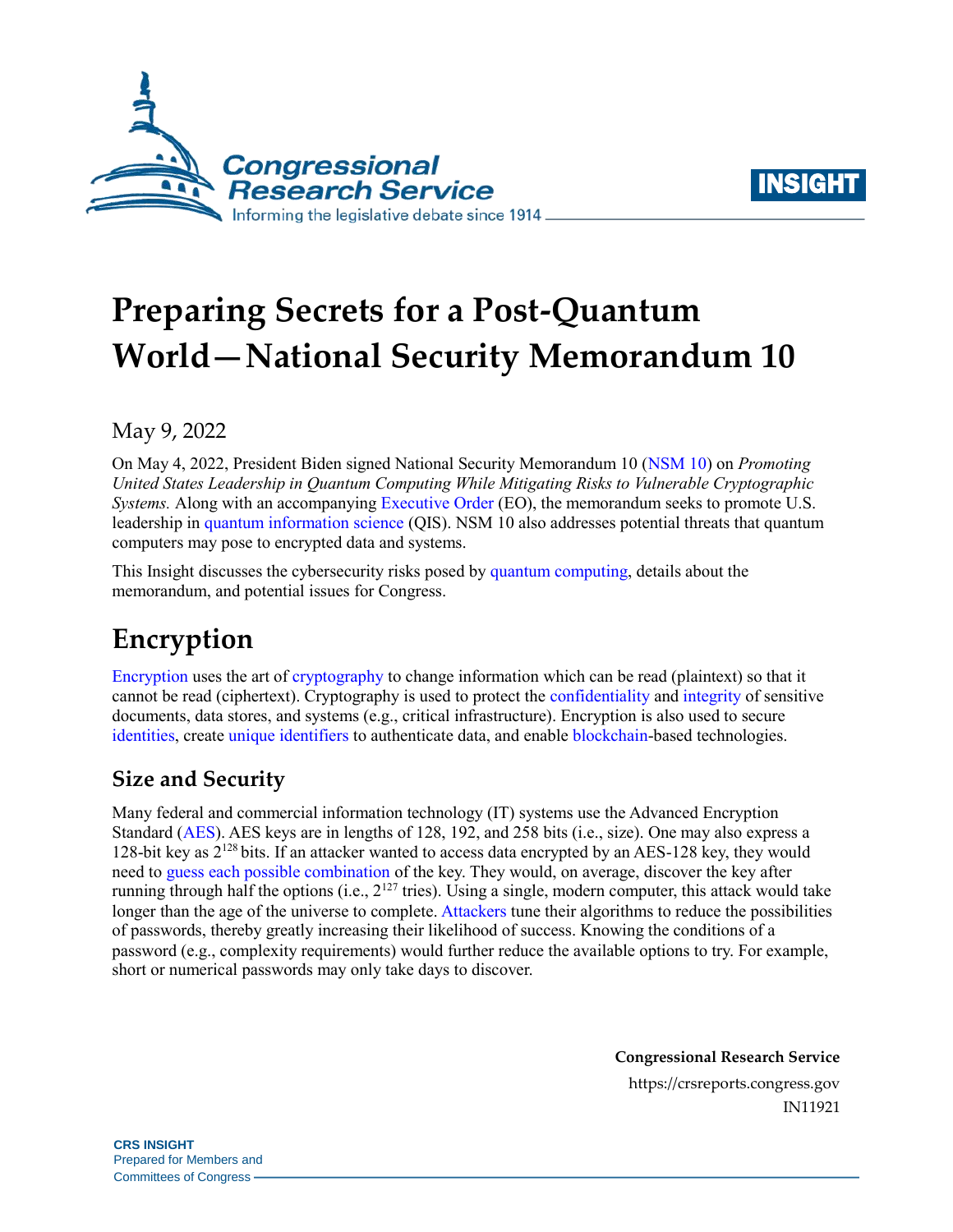#### **Risks from Quantum Computing**

Today's classical computers process operations by manipulating binary bits (1 or 0). Quantum computers take advantage of [superposition](https://www.nist.gov/image/superpositiongif) and [entanglement](https://www.nist.gov/image/entanglementrevjpg) of bits to significantly speed up operations, which would reduce the time necessary to discover an encryption key. Current [quantum computers](https://crsreports.congress.gov/product/pdf/IF/IF11836) are in a nascent state of development and are not known to be capable of conducting enough sustained operations to pose a threat to AES keys. But ongoing research could lead to quantum computers that are capable of such operations. If that happens, cryptanalysts with access to quantum computers will be able to discover keys exponentially faster—for instance,  $2^{64}$  tries for an AES-128 key. A [mathematician](https://doi.org/10.1109/SFCS.1994.365700) has already developed the algorithm to break today's encryption with quantum computers.

Given this potential, cybersecurity experts are concerned about [steal-now and](https://www.nextgov.com/emerging-tech/2021/11/report-china-may-steal-encrypted-government-data-now-decrypt-quantum-computers-later/187020/) decrypt-later attacks whereb[y nation-state actors](https://www.fbi.gov/news/speeches/countering-threats-posed-by-the-chinese-government-inside-the-us-wray-013122) download encrypted data from the U.S. government and critical infrastructure operators today with the hopes of using quantum computers to decrypt that data at some point in the future. Additionally, systems that continue to use current encryption standards in a future with cryptanalytically relevant quantum computers will immediately risk having their security compromised.

Anticipating this shift, the National Institute of Standards and Technology [\(NIST\)](https://www.nist.gov/physics/introduction-new-quantum-revolution) has initiated a project on quantum-resilient cryptographic [\(QRC\)](https://csrc.nist.gov/projects/post-quantum-cryptography) standards.

## **NSM 10**

NSM 10 requires the federal government to partner with the private sector on developing and adopting QRC standards, and develop plans to transition to them. To assist nonfederal entities, the Cybersecurity and Infrastructure Security Agency [\(CISA\)](https://www.cisa.gov/) is to work with sector risk management agencies [\(SRMAs\)](https://www.cisa.gov/sector-risk-management-agencies) and engage with state and local governments, as well as the private sector, to educate them on the risks to encryption from quantum computing.

<span id="page-1-0"></span>**[Table 1](#page-1-0)** lists NSM 10 requirements for federal agency QRC adoption.

| <b>Action</b>                                                                                                            | <b>Agencies</b>                        | <b>Deadline</b>                                                      |
|--------------------------------------------------------------------------------------------------------------------------|----------------------------------------|----------------------------------------------------------------------|
| Create public-private working group to advance and adopt QRC.                                                            | <b>NIST</b>                            | 8/2/22                                                               |
| Create a dedicated project to work with the private sector to<br>transition to QRC.                                      | <b>NIST</b>                            | 8/2/22                                                               |
| Set requirements to inventory cryptosystems used by agencies.                                                            | <b>OMB</b>                             | 10/31/22                                                             |
| Report on systems that remain vulnerable to attacks on encrypted<br>data from quantum computers.                         | All agencies to CISA and<br><b>NCD</b> | $5/4/23$ and annually<br>thereafter                                  |
| Issue guidance for QRC and National Security Systems.                                                                    | <b>NSA</b>                             | 5/4/23                                                               |
| Report to OMB on the status of agency QRC transitions and<br>recommendations on funding needed to facilitate transition. | <b>NCD</b>                             | 10/18/23 and annually<br>thereafter                                  |
| Propose a timeline for the deprecation of quantum-vulnerable<br>cryptographic standards.                                 | <b>NIST</b>                            | Within 90 days of the<br>release of QRC standards<br>(expected 2024) |
| Set requirements to develop plans to transition quantum-vulnerable<br>systems to QRC.                                    | <b>OMB</b>                             | A year after NIST publishes<br>standards                             |

#### **Table 1. NSM Requirements for Federal Agency IT**

**Source:** CRS analysis of NSM 10.

**Notes:** Office of Management and Budget (OMB). National Cyber Director (NCD). National Security Agency (NSA).